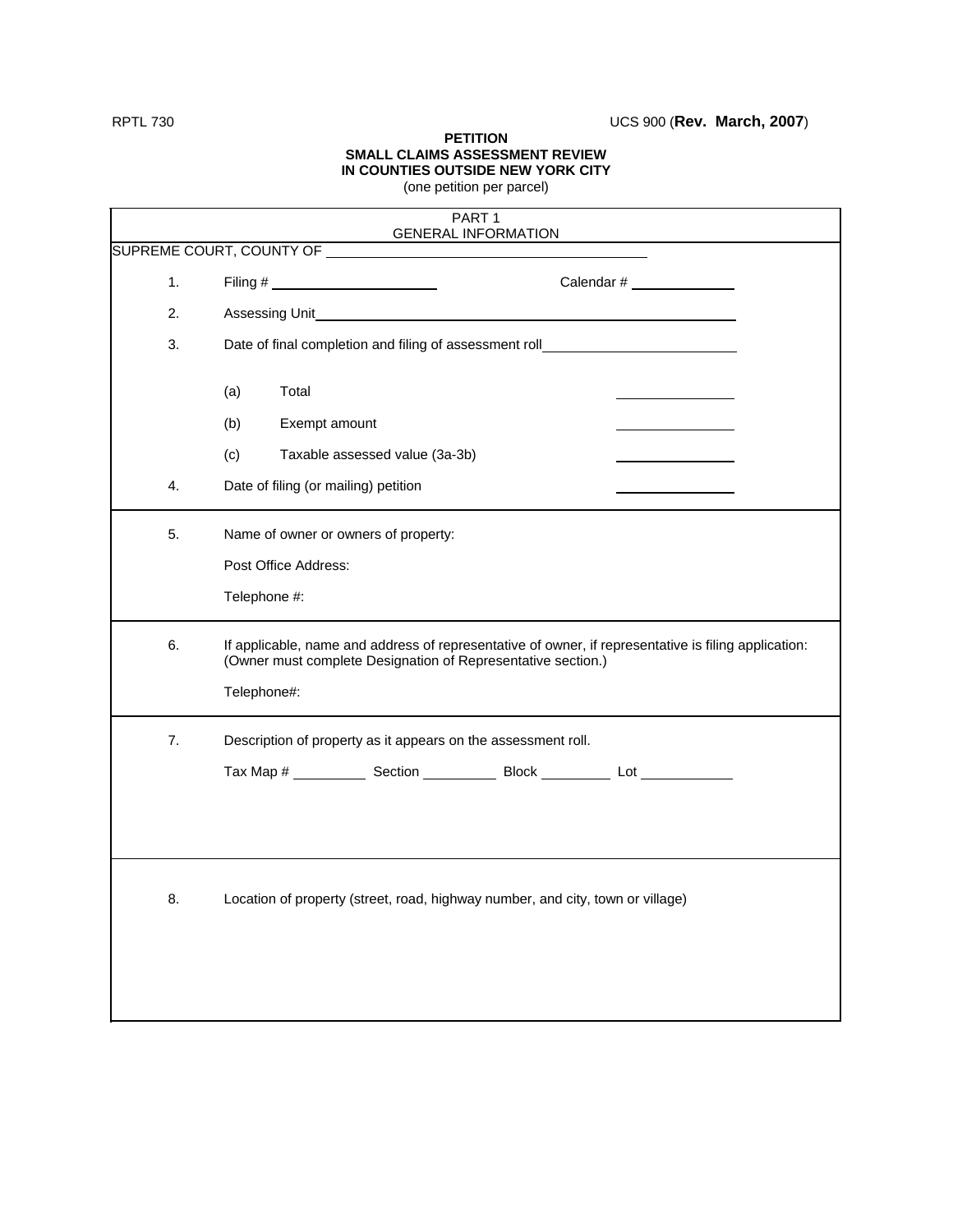## PART II GROUNDS FOR PETITION

| А. | Assessment requested on the complaint form filed with the Board of Assessment Review                                                                                                         |                                    |                                                                                                                                                                                                                          |  |  |  |  |
|----|----------------------------------------------------------------------------------------------------------------------------------------------------------------------------------------------|------------------------------------|--------------------------------------------------------------------------------------------------------------------------------------------------------------------------------------------------------------------------|--|--|--|--|
|    |                                                                                                                                                                                              |                                    | 1.<br>Total assessment<br>2.<br>Exempt amount, if any<br><u> 1989 - Johann Barn, mars et al. (b. 1989)</u><br>3.<br>Taxable assessment<br>the control of the control of the control of the control of                    |  |  |  |  |
| В. | CALCULATION OF EQUALIZED VALUE AND MAXIMUM REDUCTION IN ASSESSMENT                                                                                                                           |                                    |                                                                                                                                                                                                                          |  |  |  |  |
|    | 1.                                                                                                                                                                                           | $\begin{bmatrix} 1 \end{bmatrix}$  | Property is NOT in a special assessing unit.                                                                                                                                                                             |  |  |  |  |
|    |                                                                                                                                                                                              |                                    | ASSESSED VALUE<br>$\div$<br><b>EQUALIZATION RATE</b><br>EQUALIZED VALUE<br>$=$                                                                                                                                           |  |  |  |  |
|    | 2.                                                                                                                                                                                           | $\Box$                             | Property IS in a special assessing unit.                                                                                                                                                                                 |  |  |  |  |
|    |                                                                                                                                                                                              |                                    | $\div$ CLASS ONE RATIO<br>ASSESSED VALUE<br>EQUALIZED VALUE<br>$=$                                                                                                                                                       |  |  |  |  |
|    | 3.                                                                                                                                                                                           | $\begin{bmatrix} 1 \end{bmatrix}$  | If the EQUALIZED VALUE exceeds \$450,000, enter the ASSESSED VALUE here:<br>x.25<br>Multiply the ASSESSED VALUE by:<br>Enter the result here:<br>The result is the maximum total assessment request reduction allowable. |  |  |  |  |
| C. | UNEQUAL ASSESSMENT: The total assessment is unequal because the property is assessed at a higher<br>$\begin{bmatrix} 1 \end{bmatrix}$<br>percentage of full (market) value than (check one). |                                    |                                                                                                                                                                                                                          |  |  |  |  |
|    |                                                                                                                                                                                              |                                    | ] (a) the average of all other property on the assessment roll, or                                                                                                                                                       |  |  |  |  |
|    |                                                                                                                                                                                              |                                    | [ ] (b) the average of residential property on the assessment roll.                                                                                                                                                      |  |  |  |  |
|    |                                                                                                                                                                                              |                                    | Full (market) value of property:<br>\$                                                                                                                                                                                   |  |  |  |  |
|    |                                                                                                                                                                                              |                                    | Based on one or more of the following, petitioner believes this property should be assessed at ______ %<br>of full (market) value:                                                                                       |  |  |  |  |
|    |                                                                                                                                                                                              |                                    | 1. [ ] The latest State equalization rate for the assessing unit in which the property is located (enter latest<br>equalization rate: ______________%).                                                                  |  |  |  |  |
|    |                                                                                                                                                                                              | 2. $\begin{bmatrix} \end{bmatrix}$ | The latest residential assessment ratio for the assessing unit in which the property is located (enter<br>$%$ ).                                                                                                         |  |  |  |  |
|    |                                                                                                                                                                                              |                                    | 3. [ ] A sample of market values of recent sales prices and assessments of comparable residential<br>properties on which petitioner relies for objection (list parcels on a separate sheet and attach).                  |  |  |  |  |
|    |                                                                                                                                                                                              |                                    | 4. [ ] Statements of the assessor or other local official that property has been placed on the roll at<br>%.                                                                                                             |  |  |  |  |
|    |                                                                                                                                                                                              |                                    | Petitioner believes the total assessment should be reduced to \$_____________. This amount may<br>not be less than the total assessment amount indicated in Section A (1), or Section B (3), whichever<br>is greater.    |  |  |  |  |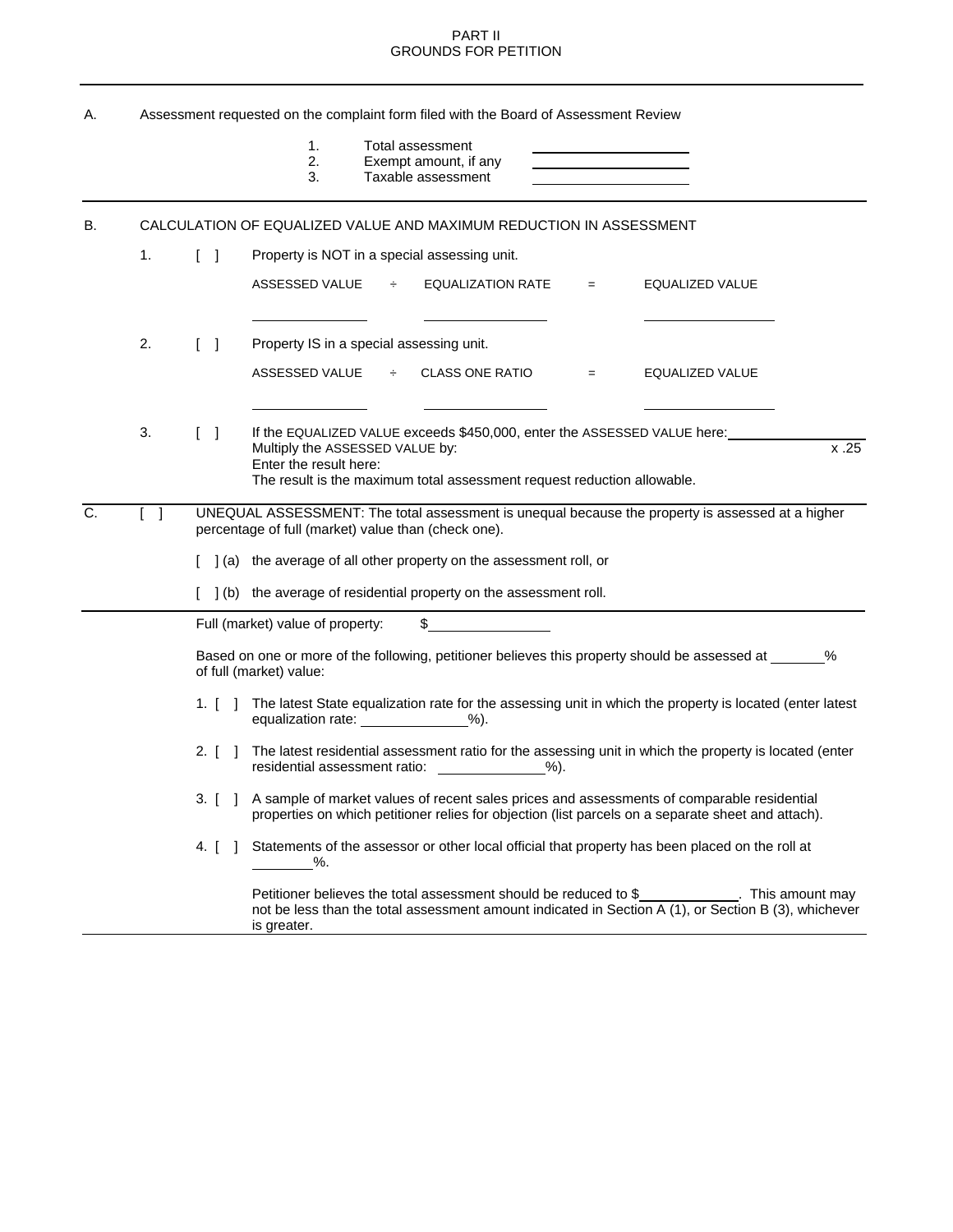## D. [ ] EXCESSIVE ASSESSMENT:

|                                           |  |  | 1. [] The total assessed value exceeds the full (market) value of the property.<br>Total assessed value of property:<br>$\mathsf{\$}$<br>Total assessed value of property: $\frac{1}{2}$ $\frac{1}{2}$ $\frac{1}{2}$ $\frac{1}{2}$ $\frac{1}{2}$ $\frac{1}{2}$ $\frac{1}{2}$ $\frac{1}{2}$ $\frac{1}{2}$ $\frac{1}{2}$ $\frac{1}{2}$ $\frac{1}{2}$ $\frac{1}{2}$ $\frac{1}{2}$ $\frac{1}{2}$ $\frac{1}{2}$ $\frac{1}{2}$ $\frac{1}{2}$ $\frac{1}{2}$                                                                                                                                                                                                                     |  |
|-------------------------------------------|--|--|--------------------------------------------------------------------------------------------------------------------------------------------------------------------------------------------------------------------------------------------------------------------------------------------------------------------------------------------------------------------------------------------------------------------------------------------------------------------------------------------------------------------------------------------------------------------------------------------------------------------------------------------------------------------------|--|
|                                           |  |  | Attach list of parcels upon which complainant relies for objection, if applicable.<br>This amount may not be less than the amount indicated in Section A (1), or Section B (3).<br>The taxable assessed value is excessive because of the denial of all or a portion of a partial<br>2. $\begin{bmatrix} 1 \end{bmatrix}$<br>exemption. Specify exemption________________ (e.g., aged, clergy, veterans, etc).<br>Amount of exemption claimed: \$______________. Amount granted, if any: \$____________. This<br>amount may not be greater than the amount indicated in A (2).<br>If application for exemption was filed, attach a copy of application to this petition. |  |
| Е.                                        |  |  | INFORMATION TO SUPPORT THE FULL (MARKET) VALUE CLAIMED                                                                                                                                                                                                                                                                                                                                                                                                                                                                                                                                                                                                                   |  |
| 1. $[$<br>] Purchase price of property \$ |  |  |                                                                                                                                                                                                                                                                                                                                                                                                                                                                                                                                                                                                                                                                          |  |
|                                           |  |  |                                                                                                                                                                                                                                                                                                                                                                                                                                                                                                                                                                                                                                                                          |  |
|                                           |  |  | Relationship, if any, between seller and purchaser                                                                                                                                                                                                                                                                                                                                                                                                                                                                                                                                                                                                                       |  |
| $2.$ [                                    |  |  | ] If property has been recently offered for sale:                                                                                                                                                                                                                                                                                                                                                                                                                                                                                                                                                                                                                        |  |
|                                           |  |  |                                                                                                                                                                                                                                                                                                                                                                                                                                                                                                                                                                                                                                                                          |  |
|                                           |  |  | How offered:<br>Asking price: \$                                                                                                                                                                                                                                                                                                                                                                                                                                                                                                                                                                                                                                         |  |
| $3.$ [                                    |  |  | ] If property has been recently appraised:                                                                                                                                                                                                                                                                                                                                                                                                                                                                                                                                                                                                                               |  |
|                                           |  |  | By Whom: We have a state of the state of the state of the state of the state of the state of the state of the state of the state of the state of the state of the state of the state of the state of the state of the state of                                                                                                                                                                                                                                                                                                                                                                                                                                           |  |
|                                           |  |  | Purpose of appraisal:                                                                                                                                                                                                                                                                                                                                                                                                                                                                                                                                                                                                                                                    |  |
|                                           |  |  | Appraised value: \$                                                                                                                                                                                                                                                                                                                                                                                                                                                                                                                                                                                                                                                      |  |
| 4. $\left[ \right]$                       |  |  | ] If buildings have been recently remodeled, constructed, or additional improvements made, state:<br>Year remodeled, constructed, or additions made:                                                                                                                                                                                                                                                                                                                                                                                                                                                                                                                     |  |
|                                           |  |  |                                                                                                                                                                                                                                                                                                                                                                                                                                                                                                                                                                                                                                                                          |  |
|                                           |  |  | Cost: \$                                                                                                                                                                                                                                                                                                                                                                                                                                                                                                                                                                                                                                                                 |  |
| $5.$ [                                    |  |  | ] Amount for which your property is insured: \$                                                                                                                                                                                                                                                                                                                                                                                                                                                                                                                                                                                                                          |  |
|                                           |  |  | Name of insurance company and policy number: ___________________________________                                                                                                                                                                                                                                                                                                                                                                                                                                                                                                                                                                                         |  |
|                                           |  |  | 6. [ ] Purchase price of comparable property(ies) recently sold: \$                                                                                                                                                                                                                                                                                                                                                                                                                                                                                                                                                                                                      |  |
|                                           |  |  | PART III<br>LISTING OF TAXING DISTRICTS                                                                                                                                                                                                                                                                                                                                                                                                                                                                                                                                                                                                                                  |  |

Names of Taxing Districts

- 1. COUNTY:
- 2. TOWN:
- 3. VILLAGE:
- 4. SCHOOL DISTRICT